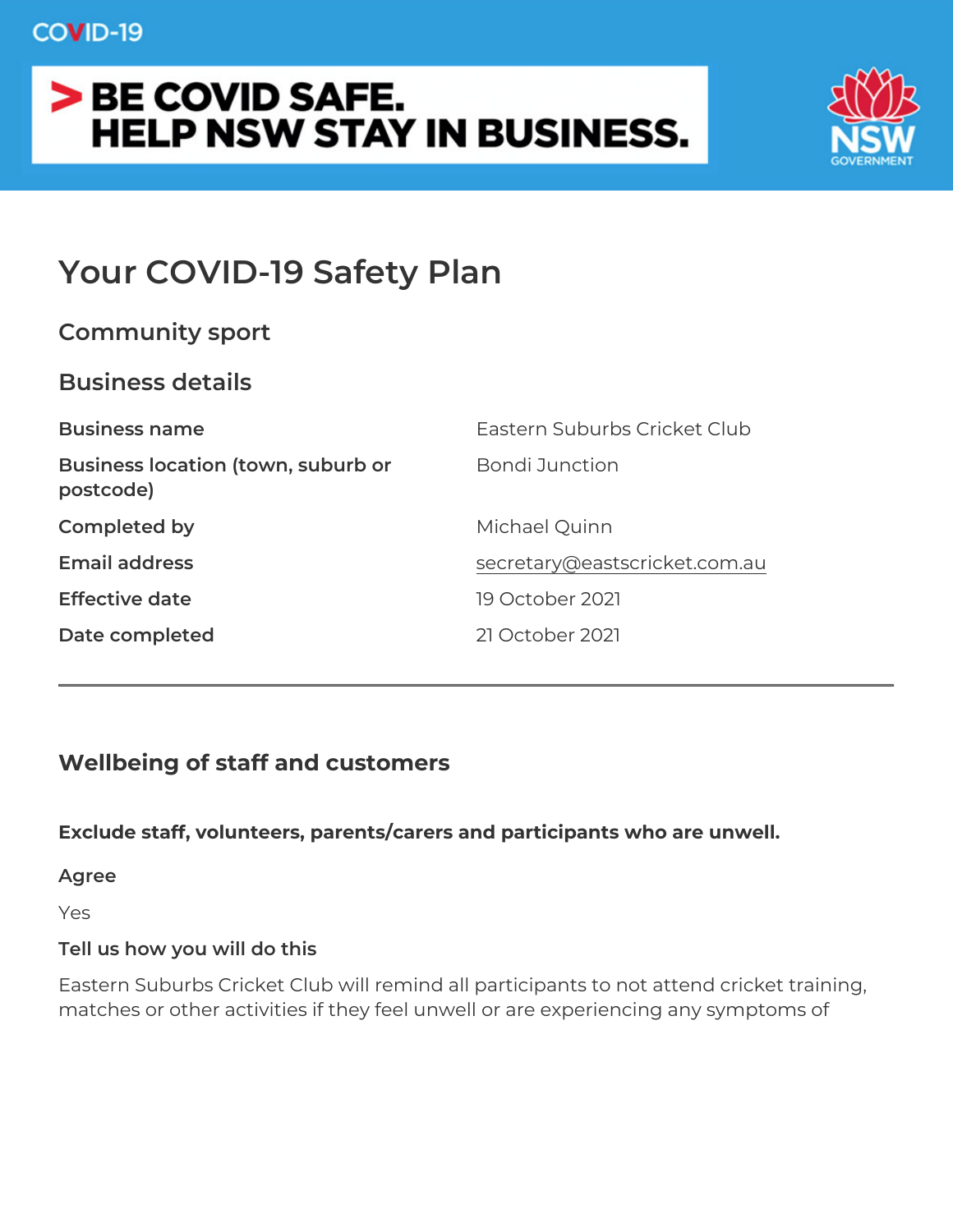COVID-19.

Additionally, officials from Eastern Suburbs Cricket Club (coaches/managers/team captain) will be directed to screen members before cricket related activities and exclude members who are exhibiting any symptoms of COVID-19 as listed on this webpage:

https://www.nsw.gov.au/covid-19/symptoms-and-testing.

Should a participant be found to be demonstrating a COVID-19 symptom(s) they will be asked to immediately leave the venue, self-isolate and seek medical advice. Prior to returning to any cricket activity, Eastern Suburbs Cricket Club will require the participant to provide a recent negative COVID test result or medical certificate stating that they are fit to resume activity.

# **Provide staff with information and training on COVID-19, including COVID-19 vaccination, when to get tested, physical distancing, wearing masks and cleaning. Agree**

Yes

### **Tell us how you will do this**

Eastern Suburbs Cricket Club will communicate the latest information regarding COVID-19 to participants, including volunteers and match officials, on a regular basis by sharing updates from the Cricket NSW website.

Volunteers and match officials will be asked to complete Infection Control Module training and to read the information relating to "Workers" on the Safe Work Australia website prior to commencing any cricket activities.

# **Display conditions of entry including requirements to stay away if unwell, COVID-19 vaccination and record keeping.**

**Agree**

Yes

### **Tell us how you will do this**

Eastern Suburbs Cricket Club will direct all participants to check-in via QR codes at the venue or facility using the Service NSW Check-in App. Additional record-keeping of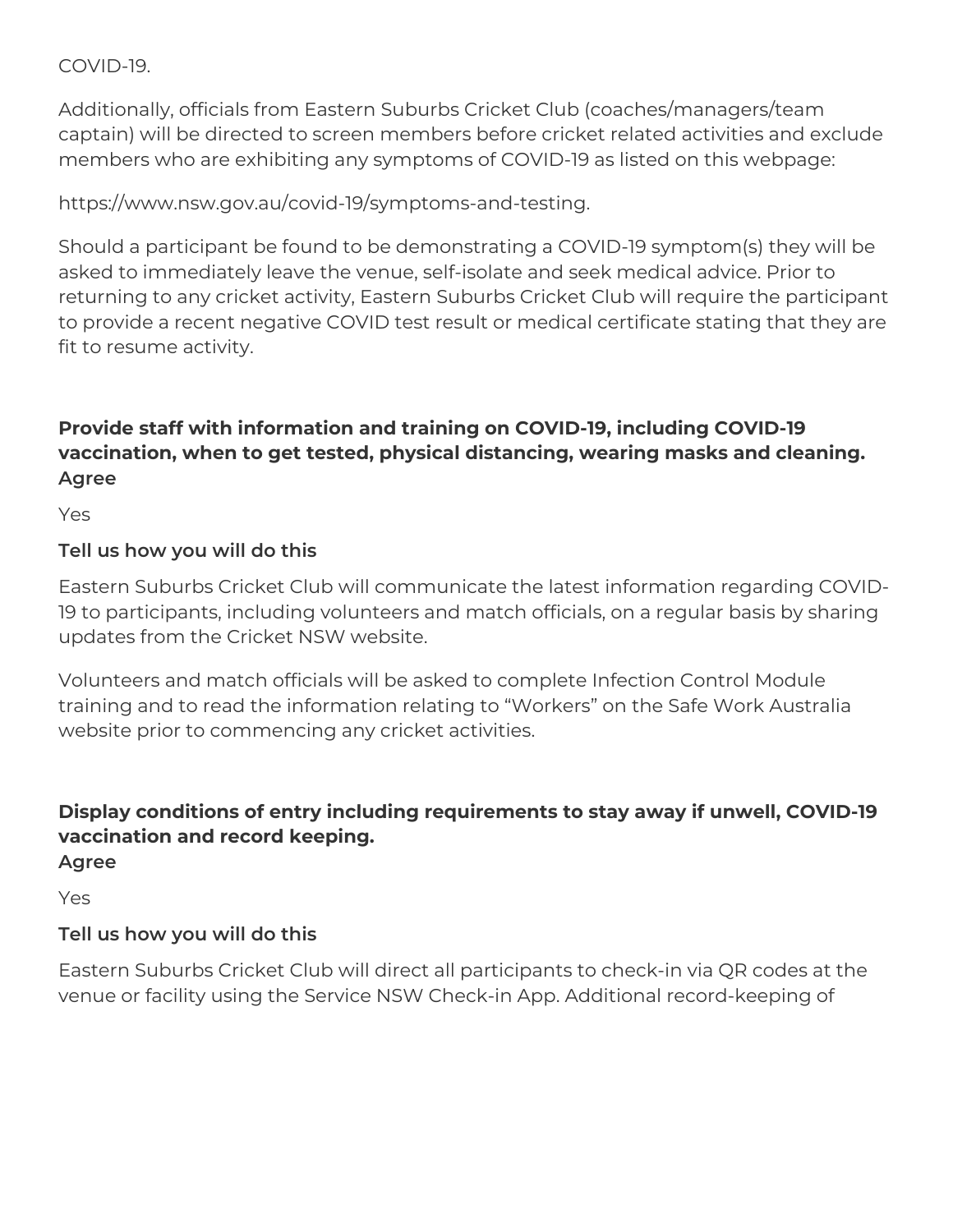players and officials will be recorded in our competition manageme

Resources, posters and information about COVID-19 and the requir unwell will be displayed at appropriate locations around venues an " entry and exit points of the venue and indoor areas of the facility exit points exist

" known congregation points at venues where clear entry and exit p

Where Eastern Suburbs Cricket Club identifies any language, cultural and disability and disability and disabili barriers to communicating COVID-19 information to participants, we the resources available at https://www.nsw.gov.au/covid-19/resoure

Take reasonable steps to ensure all people aged 16 and over on th fully vaccinated or have a medical exemption (including staff, volu and contractors). For example, ensure posters outlining vaccinatio are clearly visible; remind players, officials, volunteers and specta requirements in marketing and communications materials; check va upon arrival and only accept valid forms of evidence of vaccinatior volunteers on ways to check proof of COVID-19 vaccination status. organisations is availattibes: dtwww.nsw.gov.au/covid-19/businesses-a [employment/covid-safe-business/vaccination-complianc](https://www.nsw.gov.au/covid-19/businesses-and-employment/covid-safe-business/vaccination-compliance-for-businesses)e-for-busine

Note: Staff and volunteers outside of Greater Sydney who have rec a COVID-19 vaccine are permitted to enter such premises for work 2021 when they need to be fully vaccinated, or have a medical con order to enter the premises. Agree

Yes

Tell us how you will do this

Eastern Suburbs Cricket Club will inform all participants aged 16 and  $\sigma$ requirement to have received vaccination or hold a valid medical e participate.

Posters outlining the requirement for people aged 16 and over to b displayed at appropriate locations around venues and facilities, in " entry and exit points of the venue and indoor areas of the facility exit points exist

" known congregation points at venues where clear entry and exit p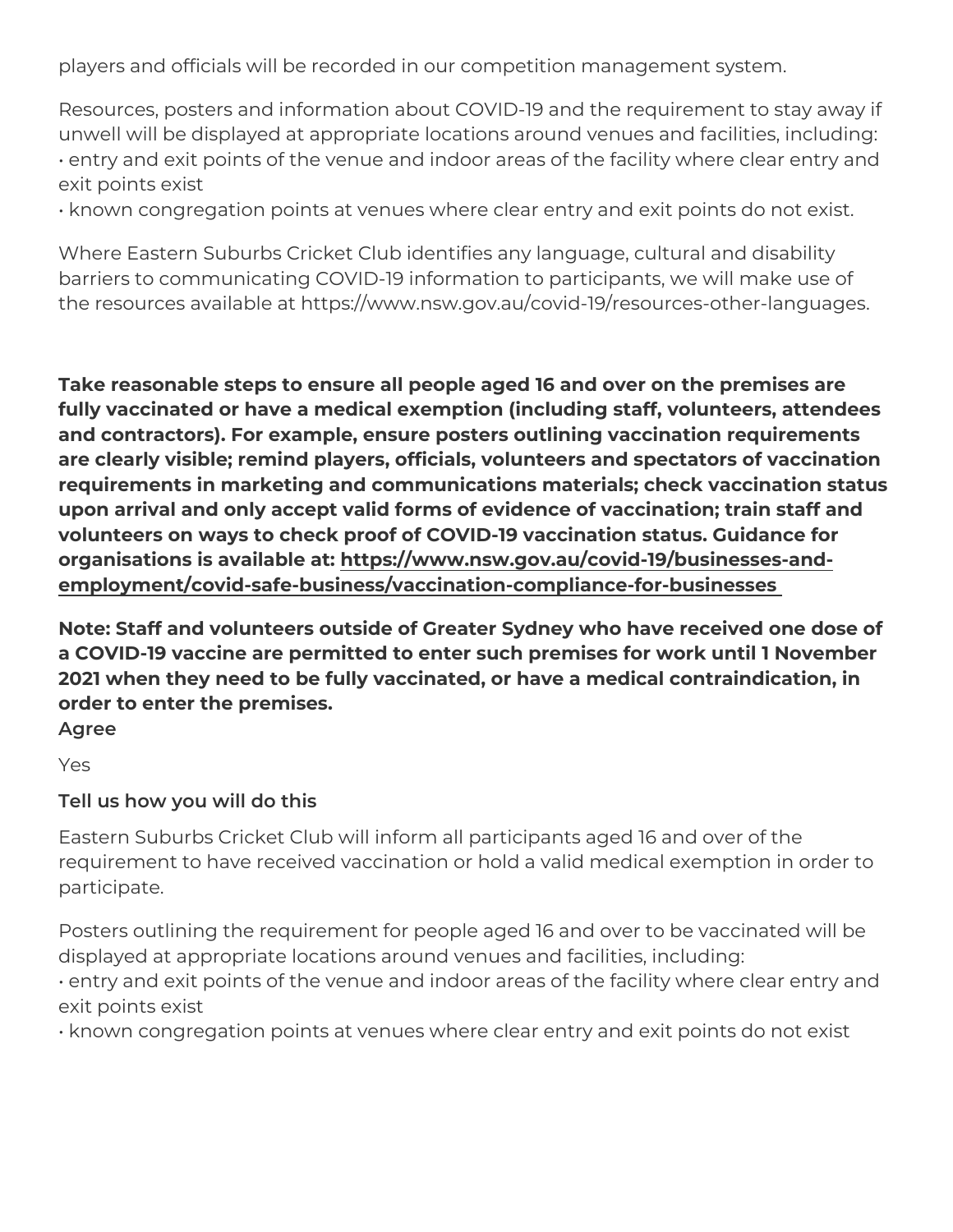# **Physical distancing**

**Capacity at an outdoor community sporting event must not exceed the lesser of 1 person per 2 square metres of space of the premises in which the activity is conducted, or 1000 persons.**

### **Agree**

Yes

### **Tell us how you will do this**

Eastern Suburbs Cricket Club will schedule all cricket-related activities to ensure any Public Health Orders relating to capacity and/or group-size limits are adhered to.

Where possible, Eastern Suburbs Cricket Club will schedule time between games/training sessions to enable all attendees to arrive and exit the venue safely, with minimal contact with others. Where possible, we have identified separate entry and exit points to the venue via signage and communicated this to participants and parents/carers.

We will continue to communicate with players to encourage come dressed ready to play and adopt the and 'Get in. Play. Get out. ethos'

### **Ensure 1.5m physical distancing where possible, including:**

- **at points of mixing or queuing**
- **between seated groups**
- **between staff / volunteers.**

### **Agree**

Yes

### **Tell us how you will do this**

Eastern Suburbs Cricket Club will display signage at the venue reminding participants of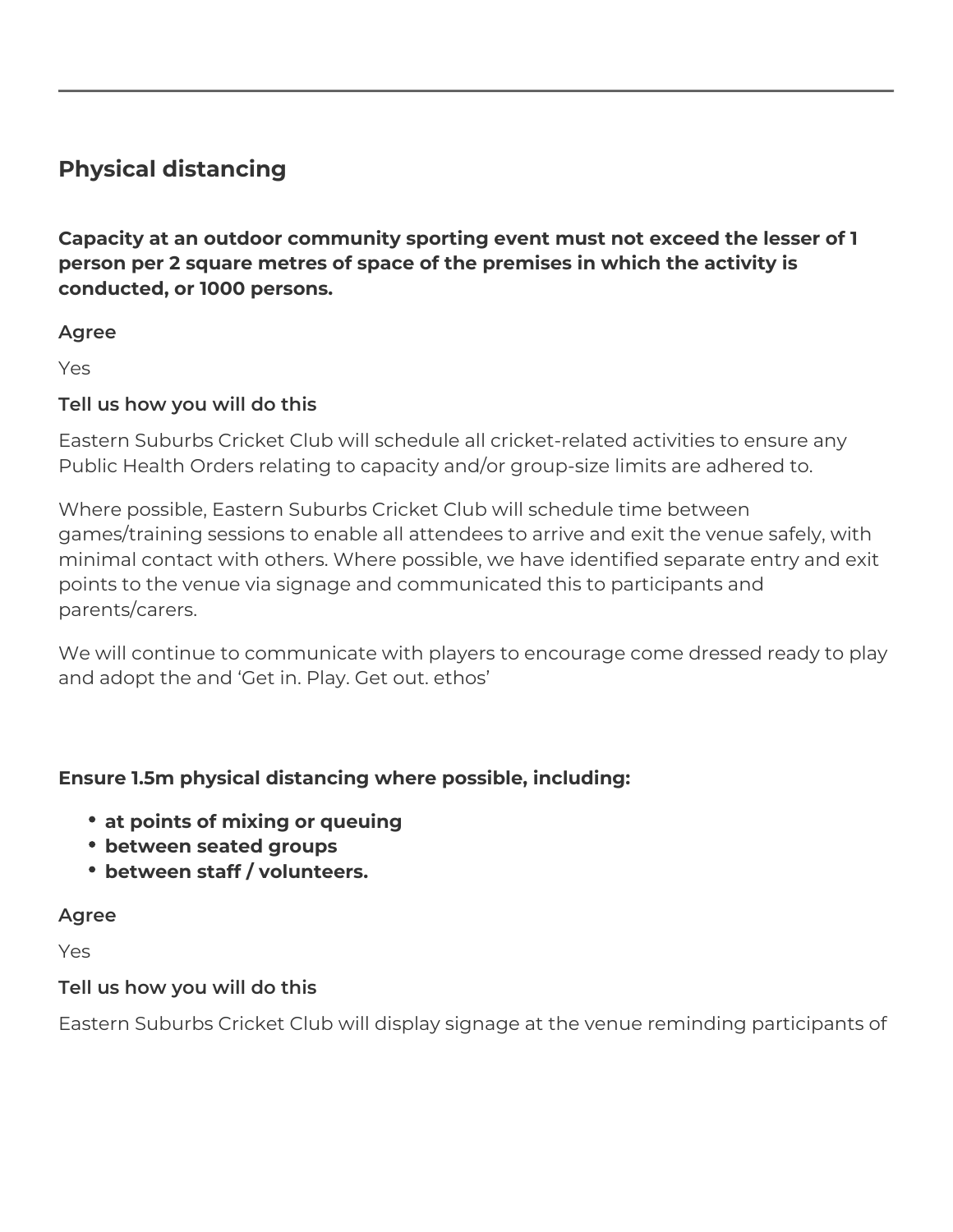the need to physical distance wherever possible and of any capacity limits applicable to indoor areas.

Where points of mixing or queueing are identified, we will identify where participants are asked to stand.

Seated areas will be clearly marked. Spectators are encouraged to bring their own seating to venues.

**Minimise mingling of participants from different games and timeslots where possible, particularly people aged under 16 who may not yet be fully vaccinated. For mass participation events, consider staggering the starting times for different groups to minimise crowding where possible. Tell us how you will do this**

Where possible, Eastern Suburbs Cricket Club will schedule sufficient time between games/training sessions to enable all attendees to arrive and exit the venue safely, with minimal contact and mingling with others, while adhering to Public Health Orders.

Eastern Suburbs Cricket Club will actively encourage the "Get In. Play. Get Out" ethos and communicate this with people.

### **Agree**

Yes

**Avoid congestion of people in specific areas where possible, such as change rooms and other communal facilities.**

### **Agree**

Yes

### **Tell us how you will do this**

Eastern Suburbs Cricket Club will communicate to participants the need to avoid creating situations where there may be a congestion of people in a specific area and request that:

• Signage displaying capacity limits for communal areas will be clearly displayed

• There must be no more than five (5) persons per training net at any one time (this can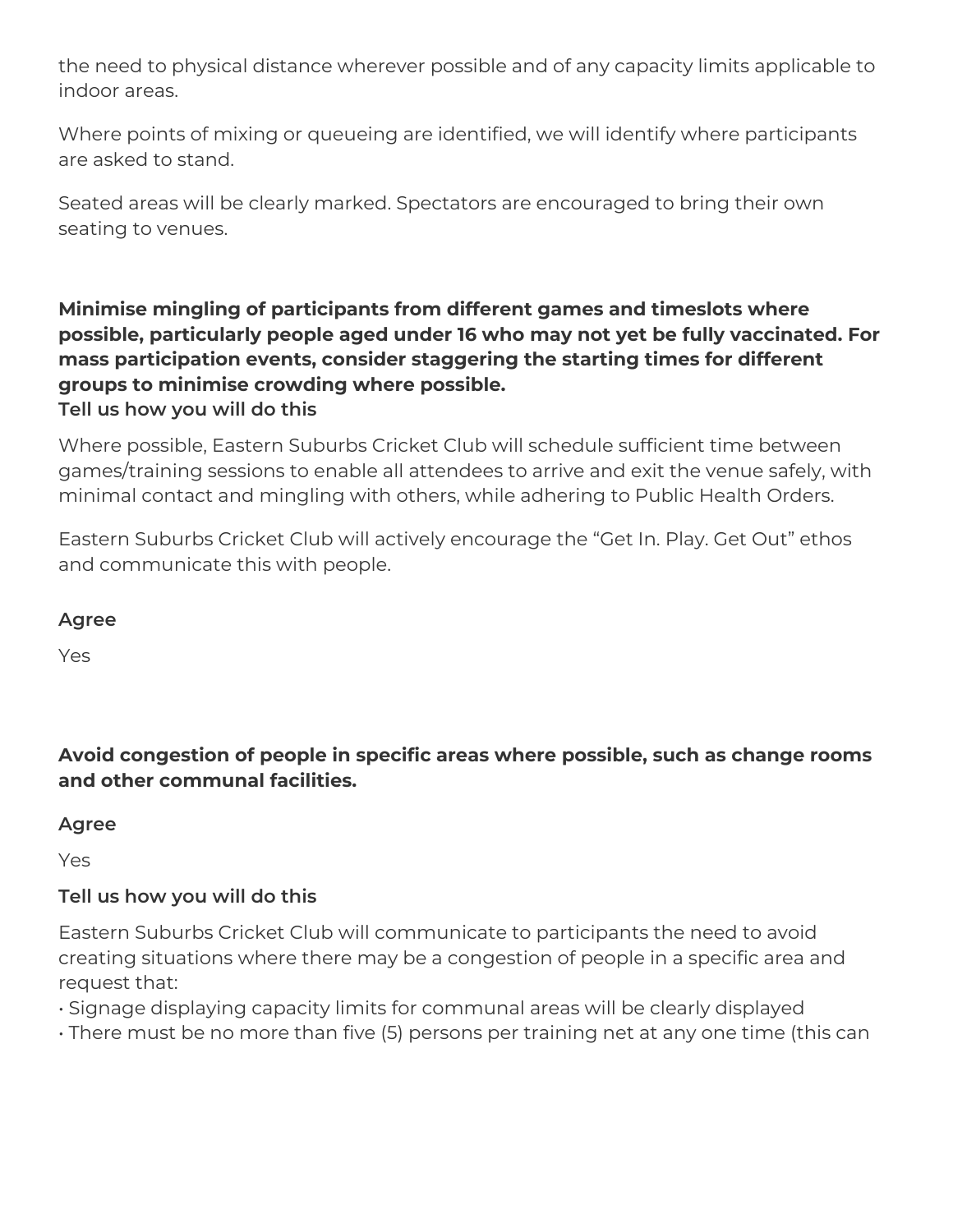be any combination of bowlers, batters and coaches)

• All personal and/or team equipment bags must be placed a minimum 1.5m apart from each other

• Match Scorers sit a minimum 1.5m apart from each other and no person is to pass within 1.5m of an official scorer for any reason, including for the purposes of viewing the scorebook or electronic tablet

#### **Strategies must be in place to reduce crowding and promote physical distancing in communal facilities such as showers, change rooms and lockers. Agree**

Yes

### **Tell us how you will do this**

Eastern Suburbs Cricket Club will actively encourage the "Get In. Play. Get Out" ethos and post physical distancing signage at the venue.

We will advise participants not to congregate or loiter in any communal areas.

Eastern Suburbs Cricket Club will display physical distancing and capacity limit signage at the entry and exit points of areas and through indoor communal facilities.

### **Have strategies in place to manage gatherings that may occur immediately outside the premises, such as pick-up/drop-off zones and staggered start/finish times. Agree**

Yes

### **Tell us how you will do this**

Eastern Suburbs Cricket Club will actively encourage the "Get In. Play. Get Out" ethos and post physical distancing signage at any designated smoking area.

We will advise participants and parents not to congregate or loiter in any carpark areas.

Where possible, Eastern Suburbs Cricket Club will schedule sufficient time between games/training sessions to enable all attendees to arrive and exit the venue safely, with minimal contact with others, while adhering to Public Health Orders.

### **Where possible, encourage participants to avoid carpools with people from different household groups.**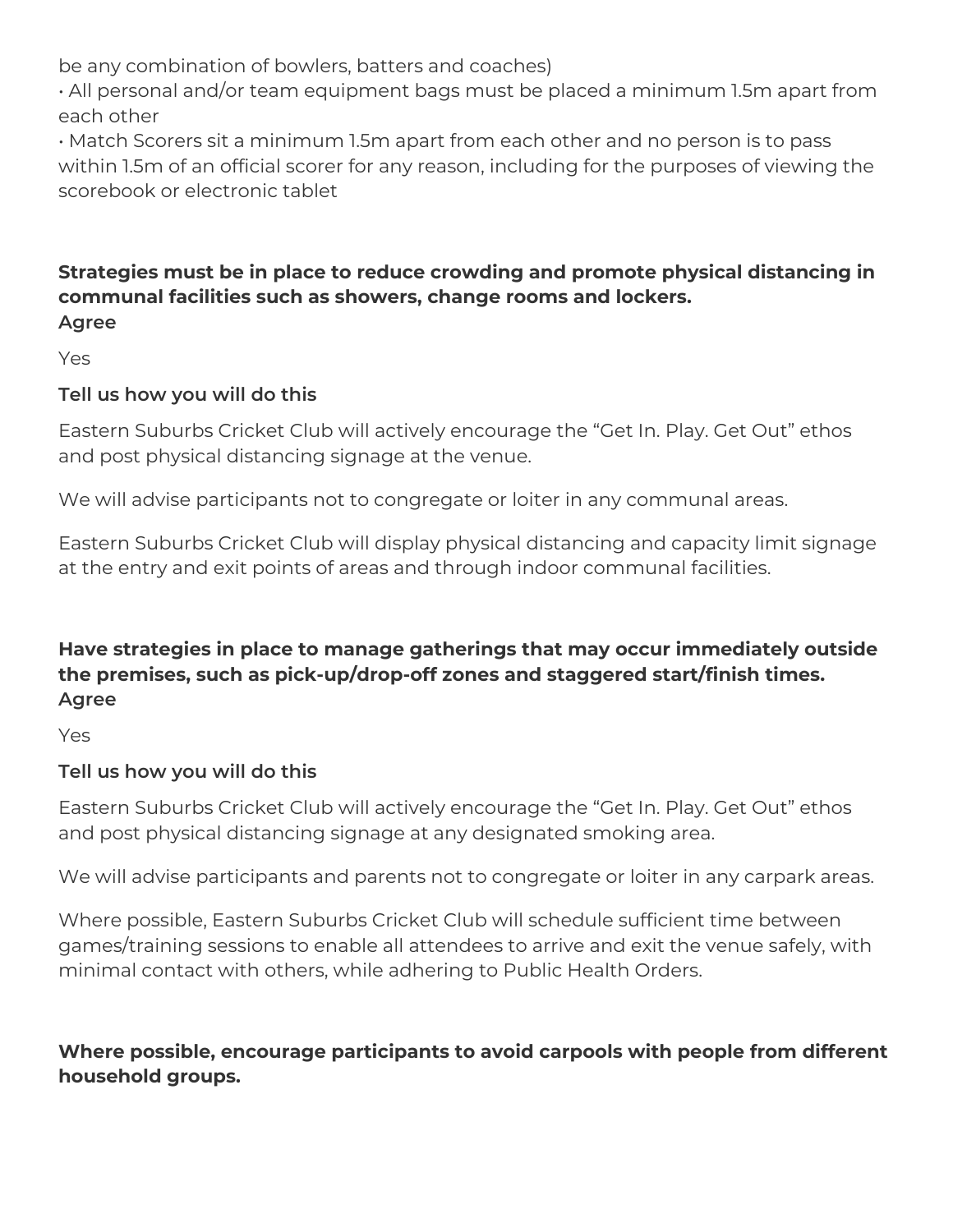Agree Yes Tell us how you will do this Eastern Suburbs Cricket Club will request that participants avoid u and where possible avoid carpooling with people from different hou Singing by audiences is not allowed in indoor areas. Agree Yes Tell us how you will do this

Not applicable as all cricket activities will take place outdoors.

Ventilation

For indoor areas, review the 'COVID-19 quidance on ventilation available at [https://www.nsw.gov.au/covid-19/getting-back-to-wo](https://www.nsw.gov.au/covid-19/getting-back-to-work-a-covid-safe-way/ventilation-guidance)rk-a-covid-safe [way/ventilation-gui](https://www.nsw.gov.au/covid-19/getting-back-to-work-a-covid-safe-way/ventilation-guidance)dannde consider which measures are relevant to your premises before completing this COVID-19 Safety Plan. Agree

Yes

Tell us how you will do this

Not applicable as all cricket activities operate outdoors.

Use outdoor settings wherever possible.

Yes

Agree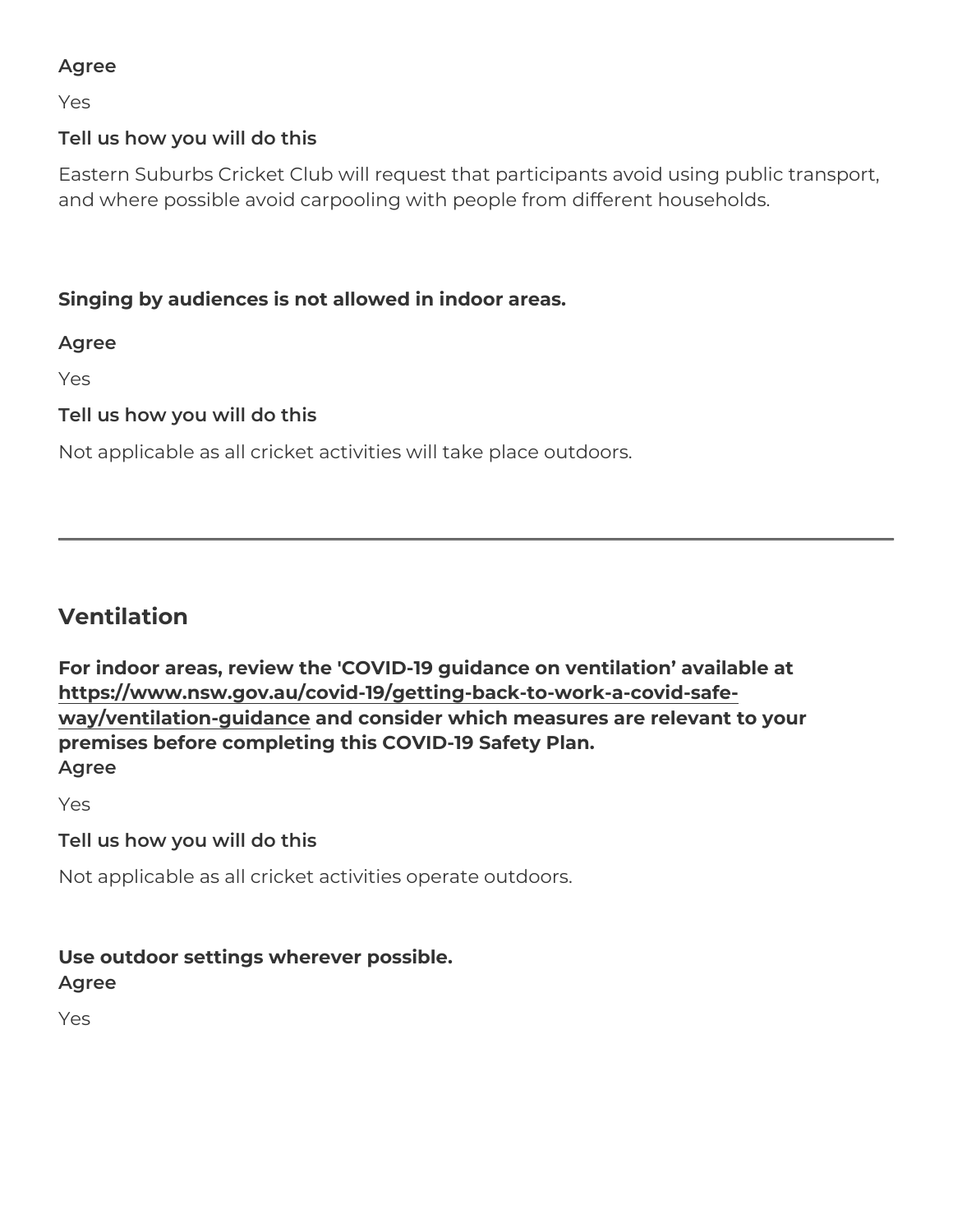### **Tell us how you will do this**

All cricket activities will operate in an outdoor setting.

### **In indoor areas, increase natural ventilation by opening windows and doors where possible.**

#### **Agree**

Yes

### **Tell us how you will do this**

Eastern Suburbs Cricket Club will increase ventilation within indoor areas by opening of windows and doors where possible.

**In indoor areas, increase mechanical ventilation where possible by optimising air conditioning or other system settings (such as by maximising the intake of outside air and reducing or avoiding recirculation of air). Agree**

Yes

**Tell us how you will do this**

Not applicable as all cricket activities operate outdoors.

**Ensure mechanical ventilation systems are regularly maintained to optimise performance (for example through regular filter cleaning or filter changes). Agree**

Yes

### **Tell us how you will do this**

Not applicable as all cricket activities operate outdoors.

**Consider consulting relevant experts such as building owners or facility managers, ventilation engineers and industrial or occupational hygienists to optimise indoor ventilation.**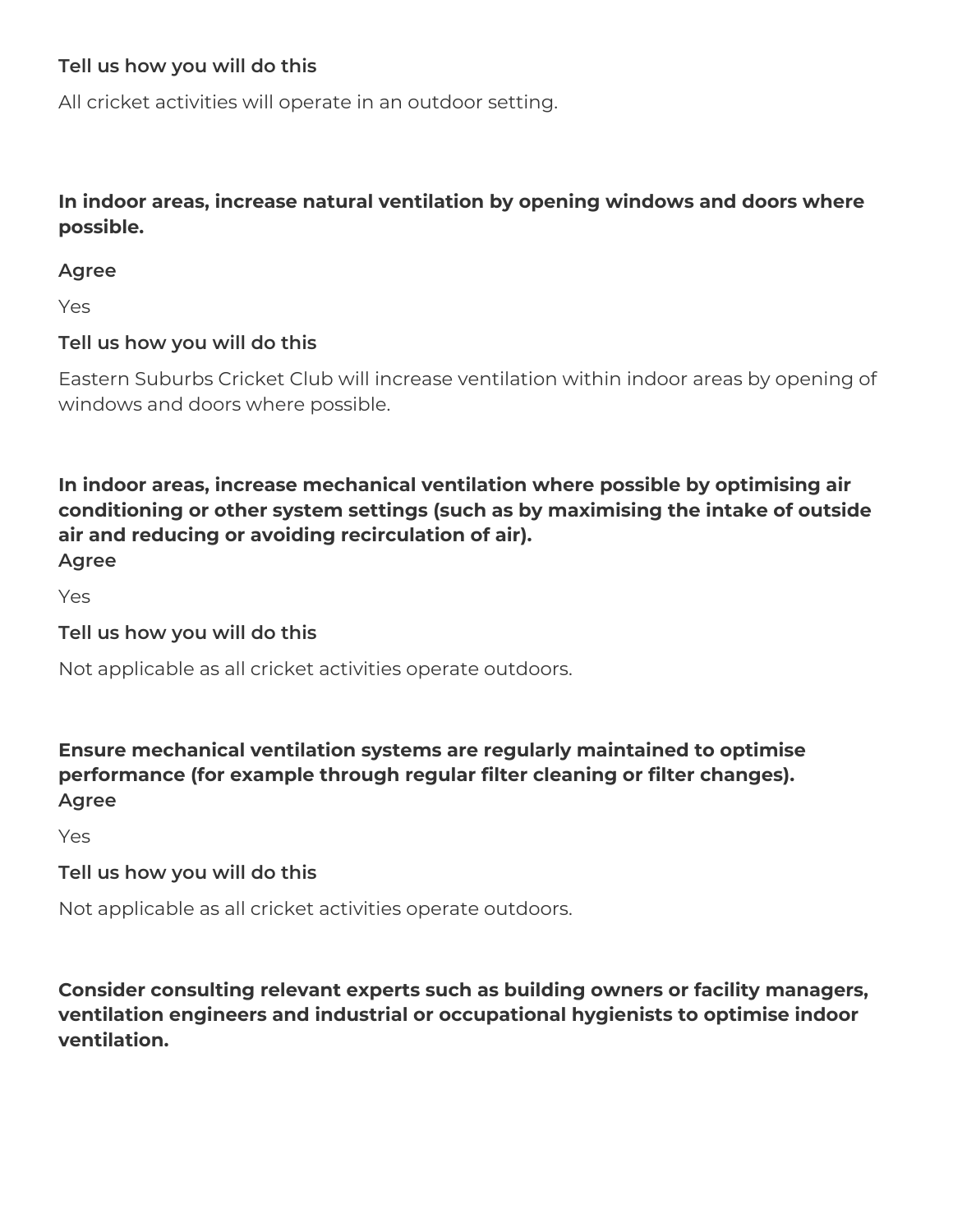### **Agree**

Yes

# **Tell us how you will do this**

Not applicable.

# **Hygiene and cleaning**

# **Face masks must be worn in indoor areas, unless exempt.**

#### **Note: People engaging in physical exercise are exempt. Agree**

Yes

# **Tell us how you will do this**

Eastern Suburbs Cricket Club will communicate to all participants a requirement to wear a face mask when using any of our indoor facilities whilst ever there is a Public Health Order requiring you to do so.

We will also display the relevant signage on any indoor area that we operate.

# **Adopt good hand hygiene practices. Have hand sanitiser at key points around the venue.**

### **Agree**

Yes

# **Tell us how you will do this**

Eastern Suburbs Cricket Club will promote the use of hand sanitiser and good hygiene practice to all participants. We will also encourage participants to carry personal hand sanitiser and to wash or sanitise their hands before, during and after all cricket-related activities.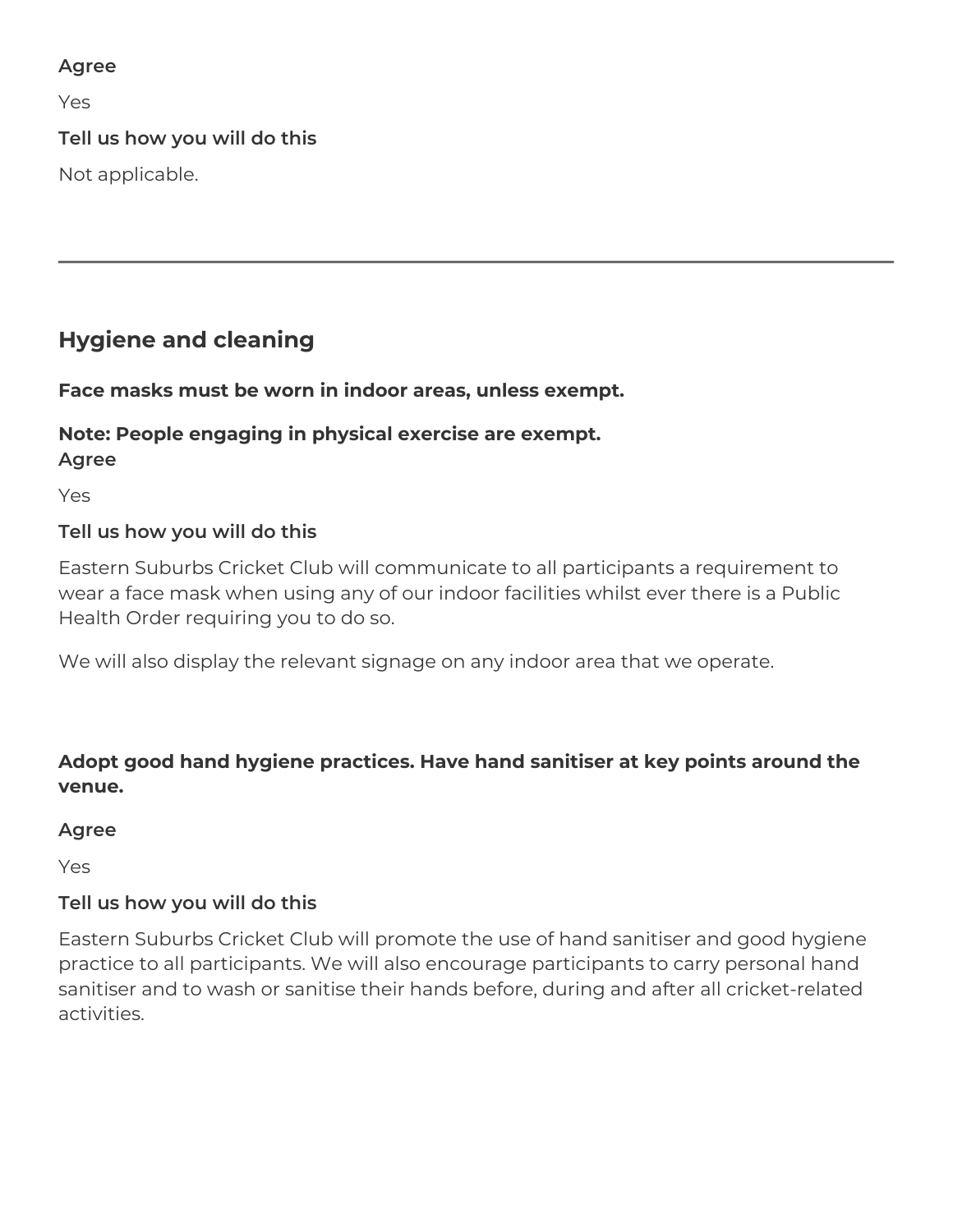Participants will be advised where hand sanitiser will be made available in addition to their own personal supply.

# **Ensure bathrooms are well stocked with hand soap and paper towels or hand dryers.**

### **Agree**

Yes

# **Tell us how you will do this**

Eastern Suburbs Cricket Club will arrange, or request of the asset owner, that amenities are well stocked with hand soap and paper towels (unless hand dryers have been installed) at all times.

We will rectify any shortfalls in supply or report any issues with stock levels in amenities to the venue owner/operator.

**Clean frequently used indoor hard surface areas (including children's play areas) at least daily with detergent/disinfectant. Clean frequently touched areas and surfaces several times per day.**

### **Agree**

Yes

# **Tell us how you will do this**

Where equipment is shared, Eastern Suburbs Cricket Club will instruct volunteers and participants to clean and disinfect any shared equipment in between each user using disinfectant wipes or disinfectant spray.

When in use, Eastern Suburbs Cricket Club will clean indoor hard surface areas daily and frequently touched areas and surfaces several times per day. We will identify such areas and create a cleaning process for volunteers and match officials to follow.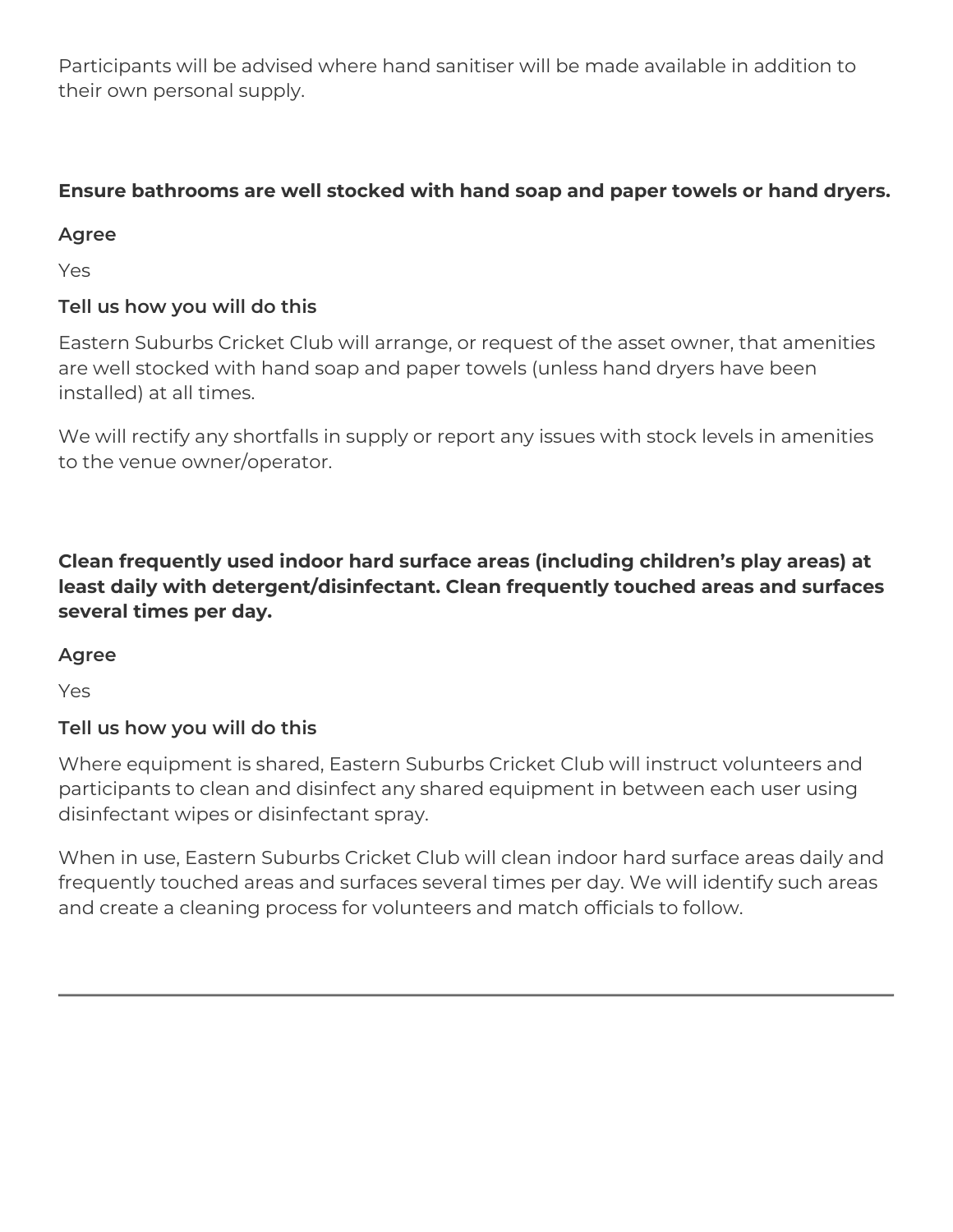# **Record keeping**

**Use the NSW Government QR code system to collect an electronic record of the name, contact number and entry time for all staff, volunteers, attendees and contractors.**

**Note: Organisations are not required to keep proof of vaccination status in their records.**

#### **Agree**

Yes

### **Tell us how you will do this**

Eastern Suburbs Cricket Club will communicate to participants the need to use the Service NSW QR code system to check-in prior, and check-out after, any cricket-related activity. We will ensure that a QR code for any venue we use for cricket-related activities will have a QR code displayed in a suitable place to support this requirement.

**Processes must be in place to ensure that people provide the required contact information, such as by checking phones for the green tick to confirm they have checked in (keeping 1.5m physical distance between staff and patrons). QR codes should be clearly visible and accessible including at entrances to the event.**

### **Agree**

Yes

### **Tell us how you will do this**

Eastern Suburbs Cricket Club will communicate to participants aware of the requirement to use the NSW Government QR system to check in at each venue or facility.

We will ensure that QR codes and signage reminding participants of the need to checkin will be displayed in clearly visible and accessible locations.

**If a person is unable to provide contact details, for example due to age or language barriers, another person may provide contact details on their behalf. If it is not possible for check-in to occur, keep a record of the name, contact number and entry**